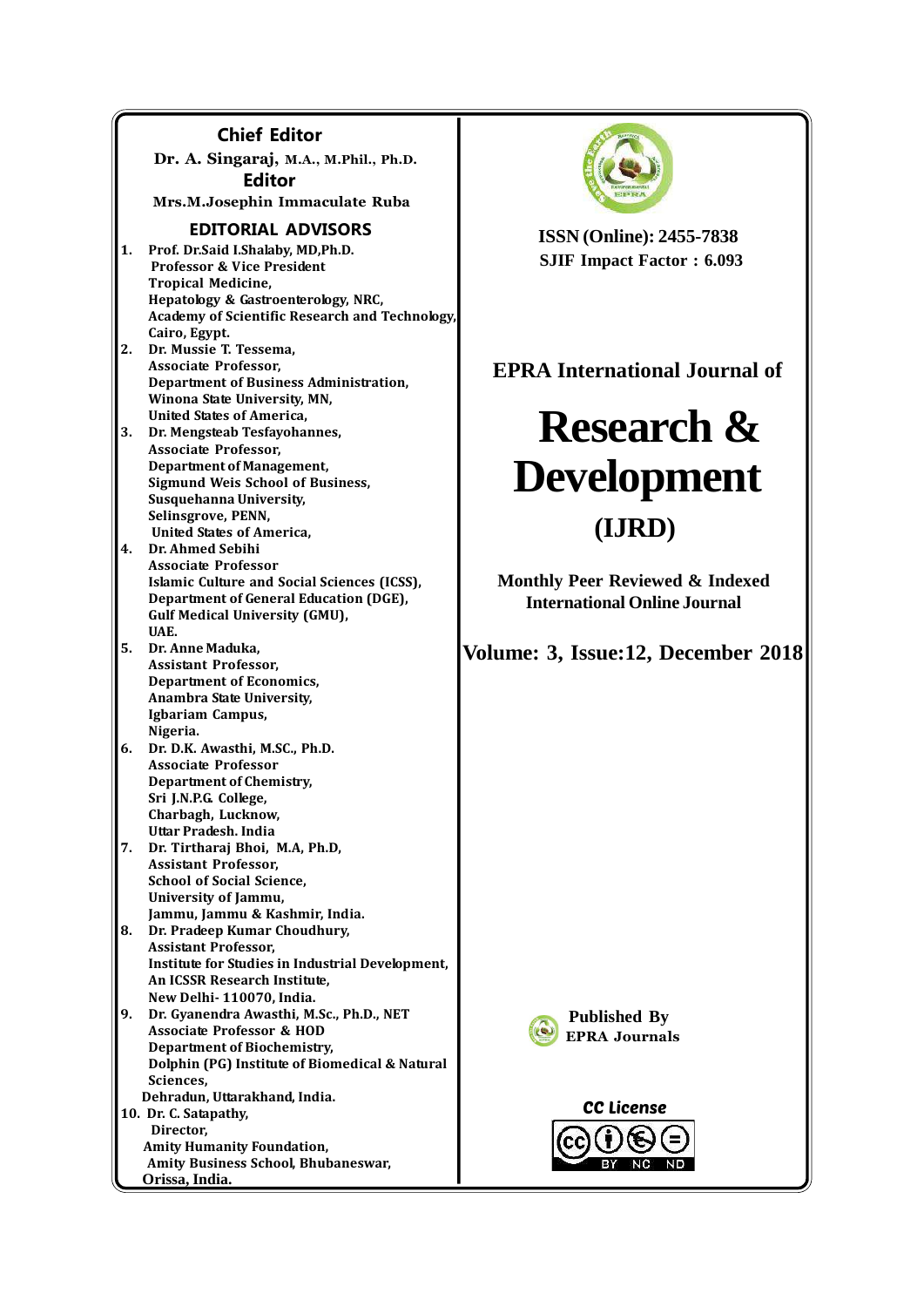

**SJIF Impact Factor: 6.093 Volume: 3 | Issue: 12 | December | 2018 ISSN: 2455-7838(Online) EPRA International Journal of Research and Development (IJRD)**

## **TWO-STEP PRODUCTION OF BIODIESEL FROM CRUDE PALM OIL IN GAANDA, GOMBI LOCAL GOVERNMENT AREA OF ADAMAWA STATE, NIGERIA**

### **Edmond M<sup>1</sup>**

<sup>1</sup> Modibo Adama University of Technology, P.M.B 2076, Yola Adamawa State.

## **Atadashi, I. M<sup>2</sup>**

<sup>2</sup>Department of Chemistry, Adamawa State University, Mubi. Adamawa State.

## **Deshi, J.J<sup>3</sup>**

<sup>3</sup> Modibo Adama University of Technology, P.M.B 2076, Yola Adamawa State.

#### **ABSTRACT**

*In this research work, two-step transesterification process was employed; the feedstock was first esterified using the following conditions; oil to alcohol molar ratio, 10:1, time of reaction, 90 min., temperature, 60 oC, and 3% ww of H2SO4; hence, reducing the level of the FFA of the feedstock from 3.451 % to 0.18 %. The resultant product was subsequently transesterified. All the experimental runs carried out were designed using central composite design (CCD) coupled with surface response methodology (RSM) software (Design-Expert 9 software (Stat-Ease Inc., USA)). The optimum conditions for the two-step transesterification process were; temperature (59oC), reaction time (67.50 min) and catalyst concentration (1.0 %) and the optimum biodiesel yield was 99.669 %. Thus, the yied obtained via two-step transesterification process surpased the value provided by EN 14214 (96.5 %), besides, the physical properties determined were also within the limits of the ASTM D6751 and EN 14214 standard specifications.* 

**KEYWORDS**: *temperature, Renewable energy, geothermal, marine, hydrogen*

#### **INTRODUCTION**

Fossil fuels still represent over 80% of total energy supplies in the world, but the trend toward new energy sources in the future is clear due to the recent technological developments (Ayhan , 2008). The depletion of fossil fuel has reinforced the discussions on the renewable energy sources. Renewable energy sources such as biomass, hydro, wind, solar (thermal and photovoltaic), geothermal, marine, and hydrogen will play an important role in the near future. By the year 2040, approximately half of the global energy supply will come from renewable energy sources, and electricity generation from renewable energy will be more than 80% of the total global electricity supply (Calero et al., 2014; Shahbaz et al., 2011 and Edmond, 2018).

Furthermore, renewable resources are more evenly distributed than fossil and nuclear sources and energy flow from renewable sources are more than three orders of magnitude higher than current global energy use. Today's energy system is unsustainable because of environmental, economic, and geopolitical concerns that have implications far into the future (Singh, et al, 2014). According to the International Energy Agency (IEA), scenarios developed for the USA and the EU indicate that near-term targets of up to 6% displacement of petroleum fuels with biofuels appear feasible using conventional biofuels, given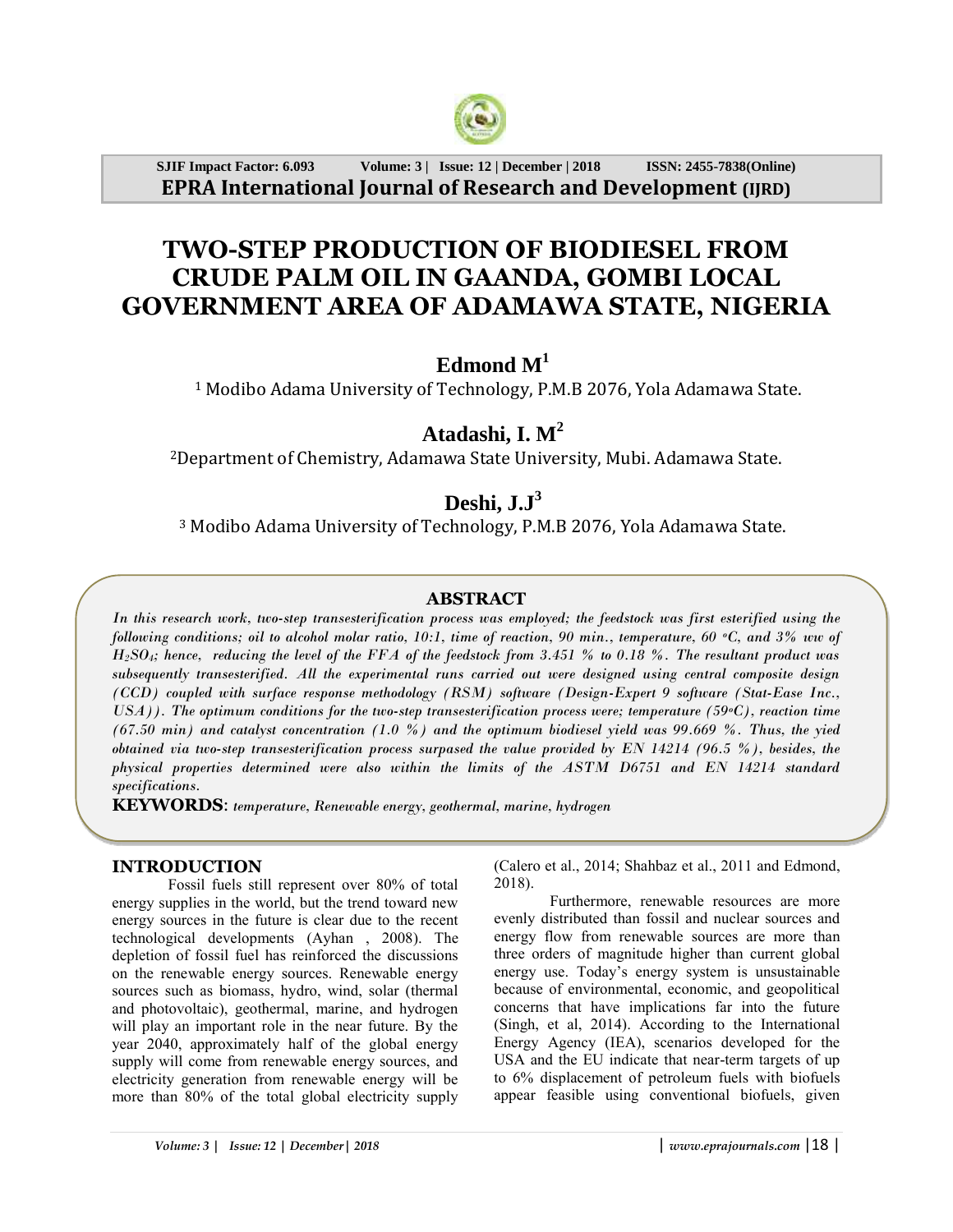available crop-land. A 5% displacement of gasoline in the EU requires about 5% of available crop-land to produce ethanol, while in the USA 8% is required. A 5% displacement of diesel requires 13% of US cropland, and 15% in the EU (Muthukumaran, Nguyen, & Baskaran, 2011). The objective of this study is to study two-steps production of biodiesel from crude palm oil using methanol.

#### **MATERIALS AND METHODS Materials**

Methanol, sulphuric acid, potassium hydroxide, crude palm-oil, sodium sulphate, transesterification reactor, water bath, beakers, separating funnel, evaporation apparatus, thermometer and conical flasks.

#### **Two-Step Alkali-catalyzed Transesterification Reaction**

In the acid-catalyzed esterification process, the following conditions were adopted; oil to alcohol molar ratio, 10:1, time of reaction, 90min., temperature,  $60^{\circ}$ C, and  $3\%$  of H<sub>2</sub>SO<sub>4</sub>. The reaction mixture was then poured into a separating funnel to remove excess alcohol, sulfuric acid and impurities. The sample produced having free fatty acid of 0.185% was used for the alkali-catalyzed transesterification reaction. The crude palm oil has an initial free fatty acid value of 3.451%. The experimental set-up for alkali-catalyzed transesterification was the same as the one used for acid-catalyzed pretreatment process. It is worthy to mention that the experimental conditions presented in Table 1 were adopted for the two-step experimental process.

| <b>Table 1. Process Variables for Biodiesel Production</b> |                      |       |               |  |  |
|------------------------------------------------------------|----------------------|-------|---------------|--|--|
| Run.                                                       | Temp. <sup>o</sup> C | Time. | Conc.         |  |  |
|                                                            |                      | Min.  | $\frac{0}{0}$ |  |  |
| 8                                                          | 55.00                | 54.00 | 0.50          |  |  |
| 11                                                         | 63.00                | 45.00 | 0.50          |  |  |
| 20                                                         | 55.00                | 90.00 | 0.50          |  |  |
| 5                                                          | 63.00                | 90.00 | 0.50          |  |  |
| 6                                                          | 55.00                | 45.00 | 1.50          |  |  |
| 9                                                          | 63.00                | 45.00 | 1.50          |  |  |
| 7                                                          | 55.00                | 90.00 | 1.50          |  |  |
| $\overline{2}$                                             | 63.00                | 90.00 | 1.50          |  |  |
| 14                                                         | 55.00                | 67.50 | 1.00          |  |  |
| 9                                                          | 63.00                | 67.50 | 1.00          |  |  |
| 12                                                         | 59.00                | 45.00 | 1.00          |  |  |
| 18                                                         | 59.00                | 90.00 | 1.00          |  |  |
| 4                                                          | 59.00                | 67.50 | 0.50          |  |  |
| 17                                                         | 59.00                | 67.50 | 1.50          |  |  |
| 15                                                         | 59.00                | 67.50 | 1.00          |  |  |
| 13                                                         | 59.00                | 67.50 | 1.00          |  |  |
| 10                                                         | 59.00                | 67.50 | 1.00          |  |  |
| 3                                                          | 59.00                | 67.50 | 1.00          |  |  |
| $\mathbf{1}$                                               | 59.00                | 67.00 | 1.00          |  |  |
| 16                                                         | 59.00                | 67.50 | 1.00          |  |  |
|                                                            |                      |       |               |  |  |

#### **Statistical Analysis**

Experimental data (Table 1) were investigated via central composite design coupled with response surface methodology, in order to fit the following second-order polynomial equation generated by Design-Expert 9 software (Stat-Ease Inc., USA). Second-order coefficients were generated by means of regression. The response was initially fitted to the factors using multiple regressions. The quality of the fit of the model was assessed by means of the coefficients of determination and analysis of variance. The

quadratic response surface model was fitted to the following equation:

 $X=$  β<sub>0</sub>+ β<sub>1</sub>Y<sub>1</sub> + <sub>β2</sub>Y<sub>2</sub> + β<sub>3</sub>Y<sub>3</sub> + β<sub>12</sub>Y<sub>1</sub>Y<sub>2</sub> + β<sub>13</sub>Y<sub>1</sub>Y<sub>3</sub> +  $\beta_{23}Y_2Y_{3+}\beta_{11}Y_1^2 + \beta_{22}Y_{2+}\beta_{33}Y_3^2$  ----Eq 1

Where: X is the dependent variable;  $Y_1$ ,  $Y_2$ and  $Y_3$  are the independent variables;  $\beta_0$  is the intercept,  $\beta_1$ ,  $\beta_2$ ,  $\beta_3$ , are linear coefficients and  $\beta_{12}$ ,  $\beta_{13}$ andβ<sub>23</sub>are interaction coefficients, $β_{11}$ ,  $β_{22}β_{33}$  quadratic coefficients, respectively.

#### **Analysis of Biodiesel**

The yields of biodiesel samples were analyzed by a HP 6890 Gas Chromatogram (GC) equipped with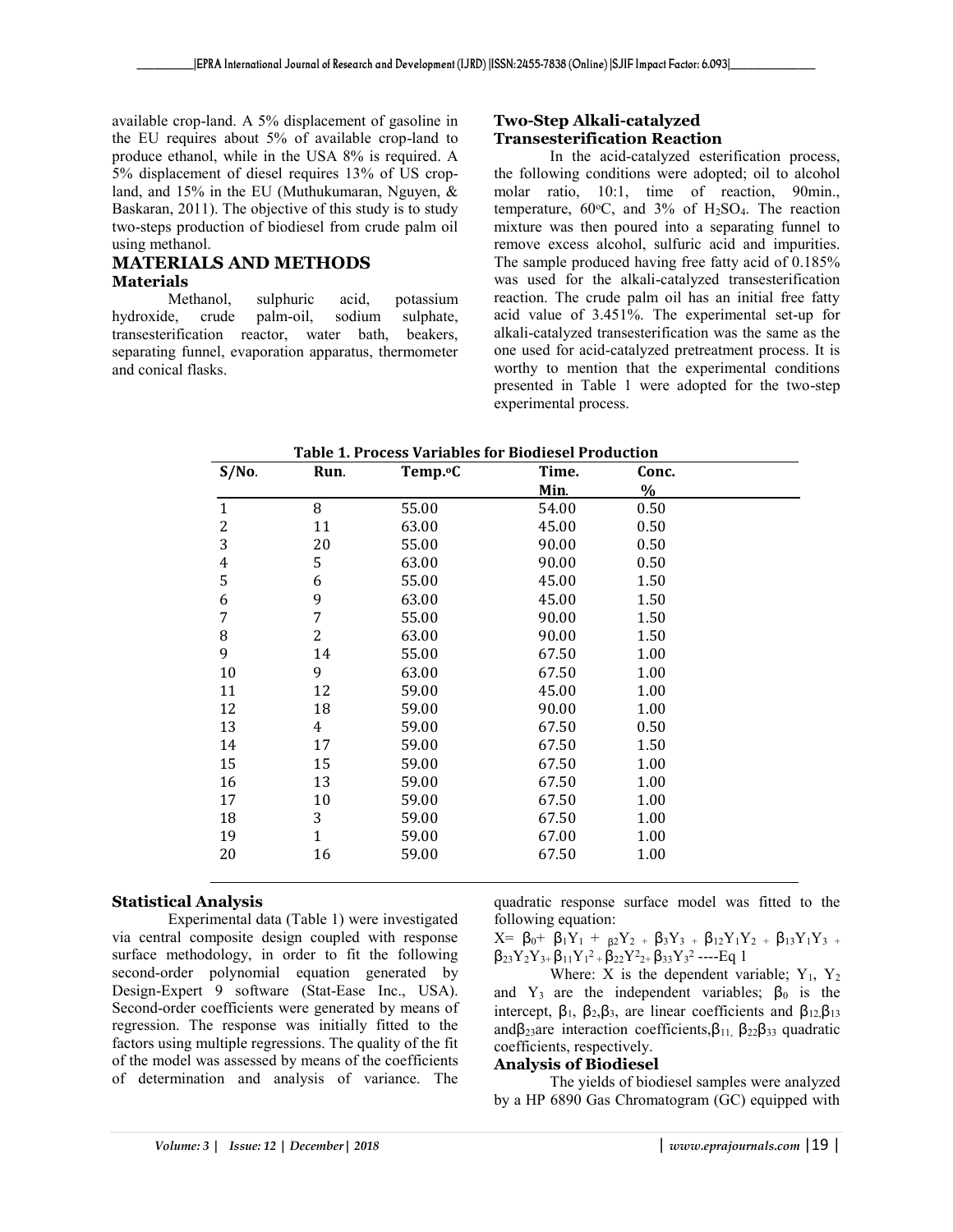a Flame Ionization Detector (FID) and capillary column DB23 (60-m×0.25-m×0.15-um) according to a methodology proposed by Agilent. Normal hexane solutions of the biodiesel samples with a concentration of 100 mg/ml were injected by an auto injector at an oven temperature of 50 °C, which was then heated up to 230 °C. The injector temperature and the detector temperature were 250°C and 280 °C, respectively; helium was used as the carrier gas. Besides, other physical properties such as density, viscosity, cetane number, pour Point, moisture water content, cloud Point and flash point were determined using ASTM D6751 and EN 14214.

#### **RESULTS AND DISCUSSIONS Two-step Alkali-Catalyzed Transesterification Process**

After production of low methyl ester content via one-step alkali-catalyzed transesterification process, a two-step alkali-catalyzed transesterification was employed to enhance biodiesel production. Firstly, free fatty acid (FFA) of the crude palm oil was reduced by an acid-catalyzed esterification process. The esterification process was done with the following conditions; oil to Alcohol molar ratio =10:1, volume of acid  $(H<sub>2</sub>SO<sub>4</sub>) =13.40$ , time of reaction =90min, and temperature  $=60^{\circ}$ C. The application of these conditions reduced the FFA of the palm oil from its initial content of 3.451% to 0.185%, which is favorable for further transesterification process. Secondly, the pre-treated samples of crude palm oil were then transesterified using the conditions. After transesterification process was completed, the biodiesel samples produced were properly store and refined for analysis. The process of acidified water washing performed for the refining of the resultant crude biodiesel significantly reduced the impurities in the biodiesel.

#### **Separation and Purification of Biodiesel**

The biodiesel produced was first subjected to gravitational settling overnight and the two distinct layers (biodiesel and glycerol) were separated via decantation. As earlier mentioned the distinct densities difference between biodiesel and glycerol and also the differences in their polarities where biodiesel is hydrophobic and glycerol being hydrophilic made their separation faster. The residual methanol was separated using evaporation equipment (temperature: 70 °C and

time: 30min). However biodiesel still contain traces of impurities that need to be removed for the biodiesel produced to attain ASTMD6751 and EN14214. Therefore to achieve biodiesel standard specifications water washing was carefully performed.

#### **Biodiesel Acidified Water Washing**

In the refining of crude biodiesel, acids including sulfuric acid, phosphoric acid, and hydrochloric acid are the mostly used agents. After acid use, distilled water is employed to wholly eliminate any water soluble impurity in biodiesel. Biodiesel is usually dried so as to be safely utilized on diesel engines, and be stored for long period of time (Atadashi et al., 2011). Faccini et al. (2010) used  $10v/v\%$  acidified water at a temperature of 55 °C to thoroughly wash biodiesel samples. The process of washing the biodiesel sample was performed in the same transesterification reactor at a temperature of 55 ºC by means of constant stirring for 5 min. Afterward, the waste-water and biodiesel samples were estranged by means of a separatory funnel. The upper layer, consisting of refined biodiesel was then dried (Faccini et al., 2010). Furthermore, ethyl ester prepared from sunflower oil was refined using acidified water (5% of phosphoric acid). The yield of the produced ethyl esters obtained by using this purification method was 92.3% (Nakpong, 2010). For biodiesel to meet specifications designed by ASTM D6751 standard, the water content of fuel ought to be minimized to a maximum value of 0.050% volume by volume.

In this study, the biodiesel produced was separated from glycerol by allowing the samples to settle overnight. The resultant biodiesel was then purified using warm acidified water  $(10\% \text{ H}_3\text{PO}_4)$ . In order to completely remove all the contaminants such as glycerol, residual alcohol, soap and catalyst etc, the biodiesel samples were thoroughly washed with distilled water. After which the biodiesel samples were transferred into a separatory funnel and set aside for 0.5 hr. The cleaned samples of biodiesel consisting of lighter colour was dried using 10% heated Na<sub>2</sub>SO<sub>4</sub>. Compared to EN 14214 standard specification (96.6%), most of the biodiesel samples after refining met the international standard specification for the yields of ester as shown in Table 2.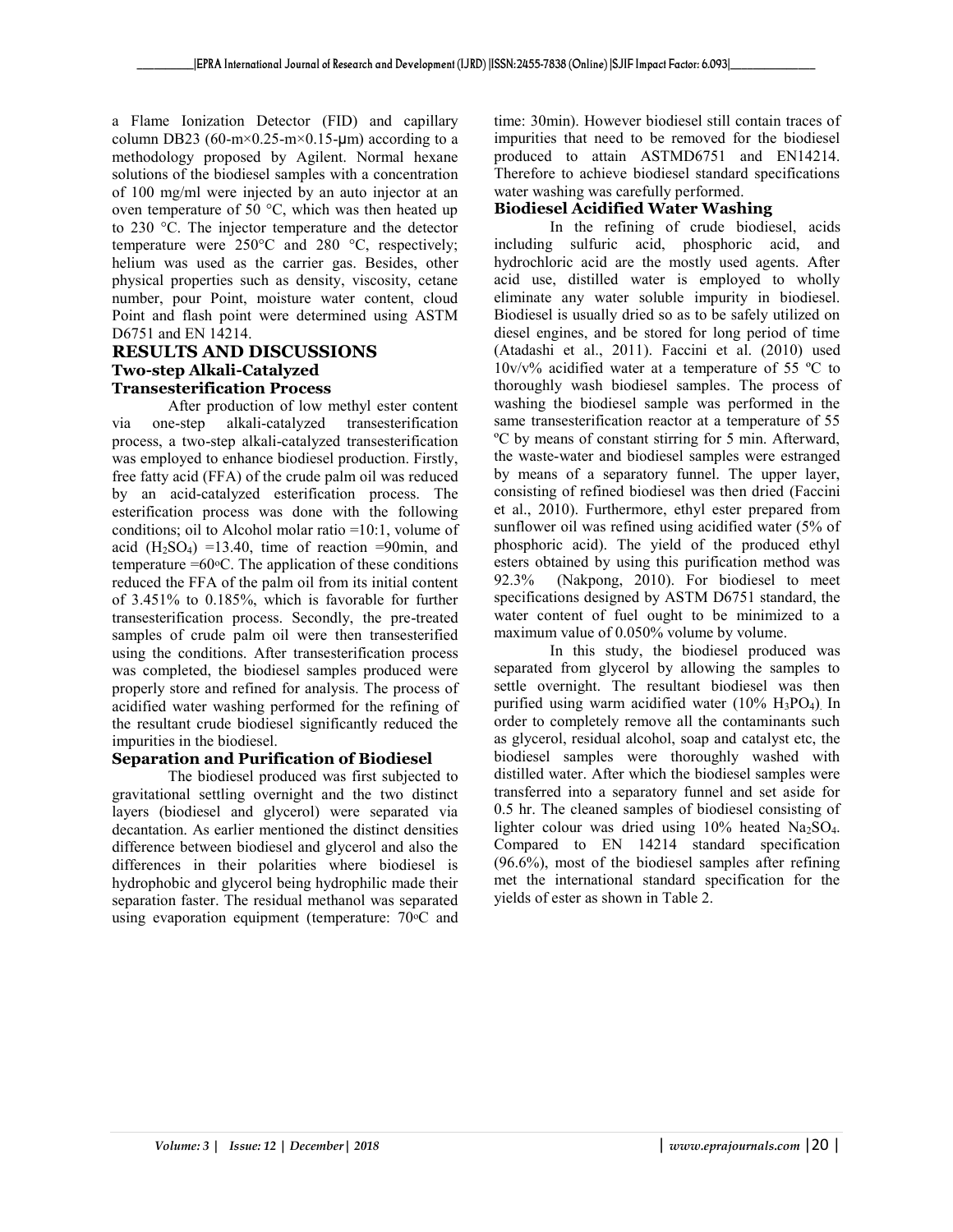| Run | Factor 1               | Table 2. Tiens of Blouresel (Two-step transestermeation)<br><b>Factor 2</b> | Factor 3       | <b>Response 1</b> |
|-----|------------------------|-----------------------------------------------------------------------------|----------------|-------------------|
|     | A:Temp. <sup>o</sup> C | B: Time-min.                                                                | C: Cat. Conc % | R1 % (Yield)      |
| 1   | 63.00                  | 45.00                                                                       | 1.50           | 95.68             |
| 2   | 59.00                  | 67.50                                                                       | 0.50           | 96.92             |
| 3   | 59.00                  | 67.50                                                                       | 1.00           | 98.87             |
| 4   | 59.00                  | 90.00                                                                       | 1.00           | 97.89             |
| 5   | 59.00                  | 67.50                                                                       | 1.00           | 99.25             |
| 6   | 59.00                  | 67.50                                                                       | 1.00           | 98.99             |
| 7   | 55.00                  | 45.00                                                                       | 1.00           | 98.87             |
| 8   | 55.00                  | 54.00                                                                       | 0.50           | 94.41             |
| 9   | 55.00                  | 90.00                                                                       | 0.50           | 98.56             |
| 10  | 59.00                  | 67.00                                                                       | 1.00           | 98.91             |
| 11  | 63.00                  | 90.00                                                                       | 1.50           | 89.85             |
| 12  | 63.00                  | 90.00                                                                       | 0.50           | 94.01             |
| 13  | 59.00                  | 45.00                                                                       | 1.00           | 99.66             |
| 14  | 55.00                  | 67.50                                                                       | 1.00           | 98.92             |
| 15  | 59.00                  | 67.50                                                                       | 1.00           | 97.15             |
| 16  | 55.00                  | 90.00                                                                       | 1.00           | 98.97             |
| 17  | 59.00                  | 67.50                                                                       | 1.00           | 99.13             |
| 18  | 63.00                  | 67.50                                                                       | 1.00           | 96.45             |
| 19  | 63.00                  | 45.00                                                                       | 0.50           | 83.54             |
| 20  | 59.00                  | 67.50                                                                       | 1.50           | 99.87             |

**Table 2: Yields of Biodiesel (Two-step transesterification)**

The statistical analysis of variance (ANOVA) was carried out using the software (Design-Expert 9 software (Stat-Ease Inc., USA) so as to evaluate the precision of the model, the fitness and the significance of the model, the effects of the individual parameters and interaction effects on the response. In accordance with the results obtained using the ANOVA (Table 3), the model was significant with a p-value less than 0.0001. Additionally, the Model F-value of 9.01 implies that the model is significant. Values of "Prob > F" less than 0.0500 indicate model terms are significant. In addition, reaction temperature, A, time, B, catalyst concentration, C, reaction temperature– catalyst concentration interaction, AC, and the interaction term of reaction time–catalyst concentration, BC, were significant model terms with p-values less than 0.05 ( both the model and term pvalue<0.05 indicated that the model is significant for 95% confidence intervals). Further, temperature-time interaction, AB, quadratic term of temperature, A<sup>2</sup>, quadratic term of time, B<sup>2</sup> , and quadratic term of catalyst concentration were insignificant terms (term pvalue>0.100 indicated that the model terms are insignificant). In Addition, the insignificant terms in this optimization study, were kept to improve the model precision (Montgomery, 1997; Zabeti, Daud, & Aroua, 2010).

The lack of fit is regarded as the weighted sum of squared deviations between the mean response at each factor level and the corresponding fitted value (Montgomery, 1997). In this research work the lack of fit is not significant for the response with a P-value of 0.0610 (lack of fit p-value>0.05); this indicates that the model is fitted to all data (Not-significant, lack of fit is good). Adequate precision is a measure of signal to noise ratio; it compares the range of the predicted values at the design points to the average prediction error and as prerequisite of the model, a ratio of greater than 4 is desirable. In this model, the ratio of 13.058 indicates sufficient model discrimination.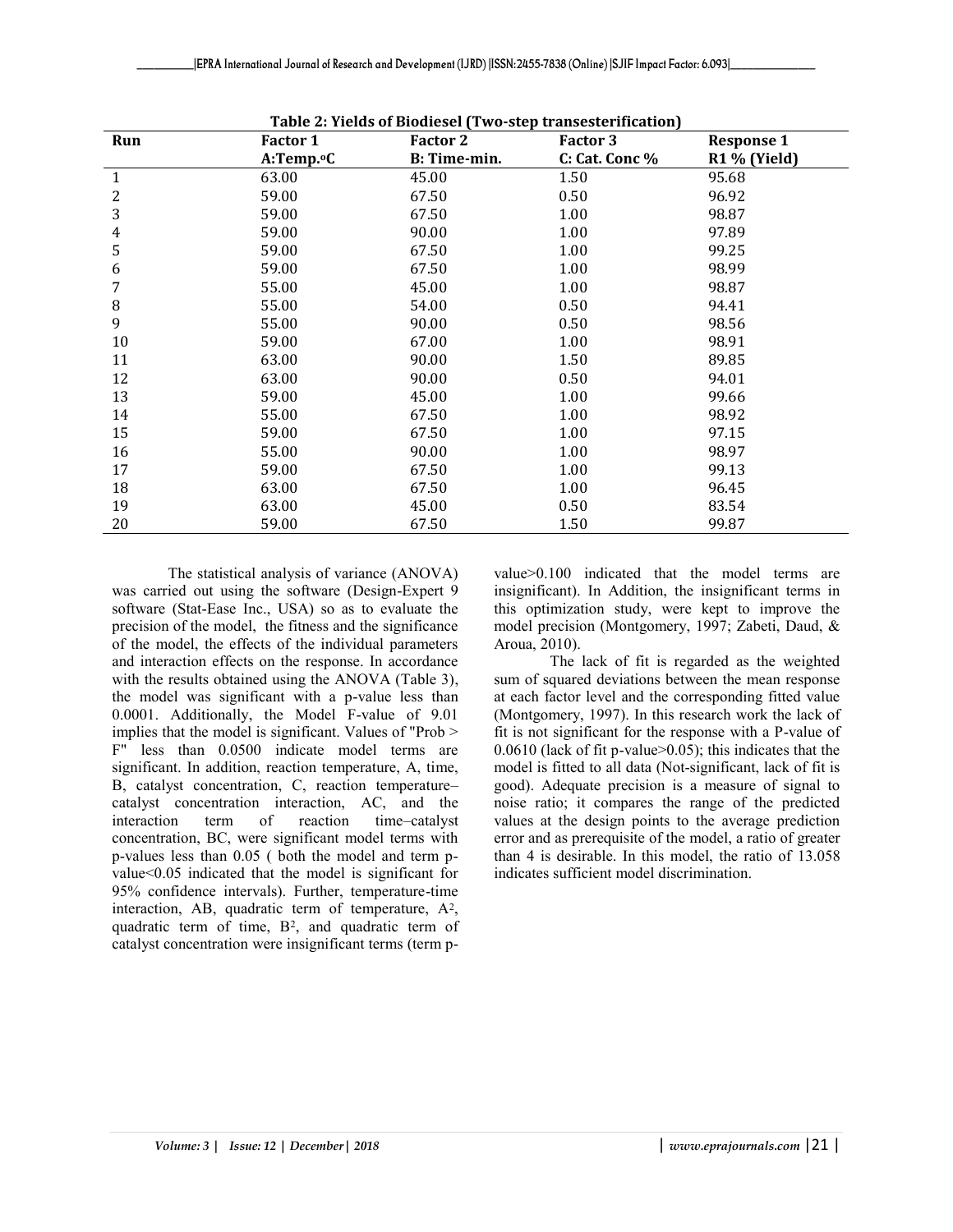| <b>Source</b>  | <b>Sum of Squares</b> | Df           | <b>Mean Square</b> | F. Value | p-value<br>Prob-F     |
|----------------|-----------------------|--------------|--------------------|----------|-----------------------|
| Model          | 2223.81               | 9            | 24.87              | 9.01     | 0.0010<br>significant |
| A-Temp.        | 21.21                 | $\mathbf{1}$ | 21.21              | 7.68     | 0.0197                |
| B-Time         | 14.18                 | 1            | 1418               | 5.14     | 0.0469                |
| C-Cat. Conc.   | 21.47                 | 1            | 21.47              | 7.78     | 0.0192                |
| AB             | 7.80                  | 1            | 7.80               | 2.82     | 0.1238                |
| AC             | 14.26                 | 1            | 14.26              | 5.16     | 0.0464                |
| BC             | 16.54                 | $\mathbf{1}$ | 16.54              | 5.99     | 0.0344                |
| A              | 10.27                 | $\mathbf{1}$ | 10.27              | 3.72     | 0.0826                |
| B <sup>2</sup> | 0.89                  | $\mathbf{1}$ | 0.89               | 0.32     | 0.05825               |
| C <sup>2</sup> | 4.04                  | $\mathbf 1$  | 4.04               | 1.46     | 0.2543                |
| Residual       | 27.61                 | 10           | 2.76               |          |                       |
| Lack of Fit    | 24.61                 | 6            | 4.10               | 5.47     | 0.0034<br>Not Signif. |
| Pure Error     | 3.00                  | 4            | 0.75               |          |                       |
| Cor Total      | 251.42                | 19           |                    |          |                       |

**Table 3: ANOVA for response surface quadratic model analysis of variance**

The quadratic model was selected as suggested by the software for biodiesel yield as shown in Table 3. The final empirical model in terms of coded factor (R1) is shown in Eq.1. Where the values of A, B and C are in terms of coded factor represent reaction temperature, reaction time and catalyst concentration, respectively.

#### **Table 4 Sequential Model Sum of Squares [Type I]**

|                    | Sum of         |    | Mean          | F            | p-value  |           |
|--------------------|----------------|----|---------------|--------------|----------|-----------|
| <b>Source</b>      | <b>Squares</b> | df | <b>Square</b> | <b>Value</b> | Prob > F |           |
| Mean vs Total      | 1.891E+005     | 1  | 1.891E+005    |              |          |           |
| Linear vs Mean     | 130.89         | 3  | 43.63         | 5.79         | 0.0071   |           |
| 2FI vs Linear      | 43.41          | 3  | 14.47         | 2.44         | 0.1110   |           |
| Quadratic vs 2FI   | 49.51          | 3  | 16.50         | 5.98         | 0.0133   | Suggested |
| Cubic vs Quadratic | 24.61          | 6  | 4.10          | 5.47         | 0.0610   | Aliased   |
| Residual           | 3.00           | 4  | 0.75          |              |          |           |
| Total              | 1.894E+005     | 20 | 9469.16       |              |          |           |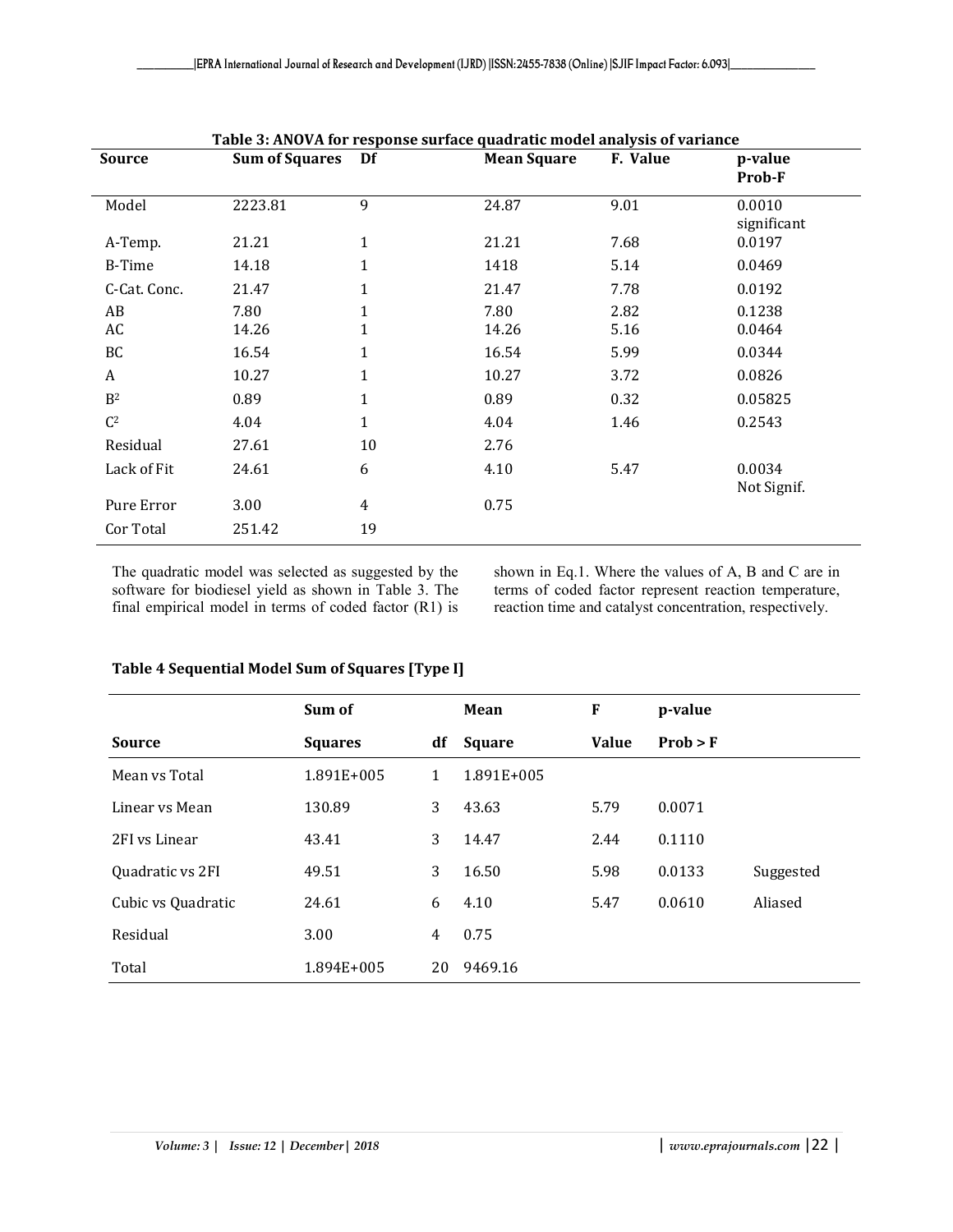#### **Final Equation in Terms of Coded Factors**

#### $R1 = 98.44 + 1.31* B + 1.56* C + 0.62* AB + 0.59* AC - 0.51* BC - 1.46* A - 0.26* B - 0.30$

\* C<sup>2</sup> -----------------------------------------------------------------------------------------Eq.1

The equation in terms of coded factors can be used to make predictions about the response for given levels of each factor. By default, the high levels of the factors are coded as +1 and the low levels of the factors are coded as -1. The coded equation is useful for identifying the relative impact of the factors by comparing the factor coefficients.

#### **Final Equation in Terms of Actual Factors**

The ANOVA for the response surface quadratic model is provided in Table 4. The coefficients of the response surface model as provided by Eq.2 were also evaluated. A p-value showed that all of the linear coefficients were more highly significant than their quadratic and cross-product terms. However, in order to minimize error, all of the coefficients were considered in the design. According to the ANOVA analysis of factors, a reasonable lack of fit was noted. This indicated that the model represented the actual relationships of reaction parameters, which are well within the selected ranges (Table 4). The final estimative response model equation (based on the actual value) by which the production of biodiesel from crude palm oil was estimated was as follows:

 $R_1 = +12.07253*$  Temperature – 0.32560 \* Time – 16.08280 \* Cat. Conc. +0.011726 \* Time + 0.67910 \* Temperature \* cat. Conc – 0.13664 \* Time \* cat. Conc – 0.11900 \* Temperature<sup>2</sup> 1.13865E003 \* Time2 4.77600 cat. Conc<sup>2</sup> ----------------------------------------------------- Eq.2

The equation in terms of actual factors can be used to make predictions about the response for given levels of each factor. It is worthy to mention that the negative sign indicates antagonistic effect while positive sign in front of the terms indicates synergistic effect. The quality of the model developed was evaluated based on the correlation coefficient value (Montgomery, 1997). The  $R^2$  value was 0.9902. This signified that 99.02% of the total variation in the biodiesel yield was attributed to the experimental parameters studied. The closer the  $\mathbb{R}^2$  value to unity, the better the model will be as it will give predicted

values which are closer to the actual values for the response. The  $R<sup>2</sup>$  of 0.9902 was considered relatively high, indicating that there was a good agreement between the experimental and the predicted yield of biodiesel from this model.

#### **Correlation between predicted and actual**

The Figure 1 for the two-step alkali-catalyzed transesterification reaction showed that the model was able to successfully and adequately capture the correlation between the process parameters and the response  $(\%R)$ .



**Figures 1(a): Plots (3D) for Response surface presenting the effects of time (min) and cat. Conc (%), on the yield of biodiesel**.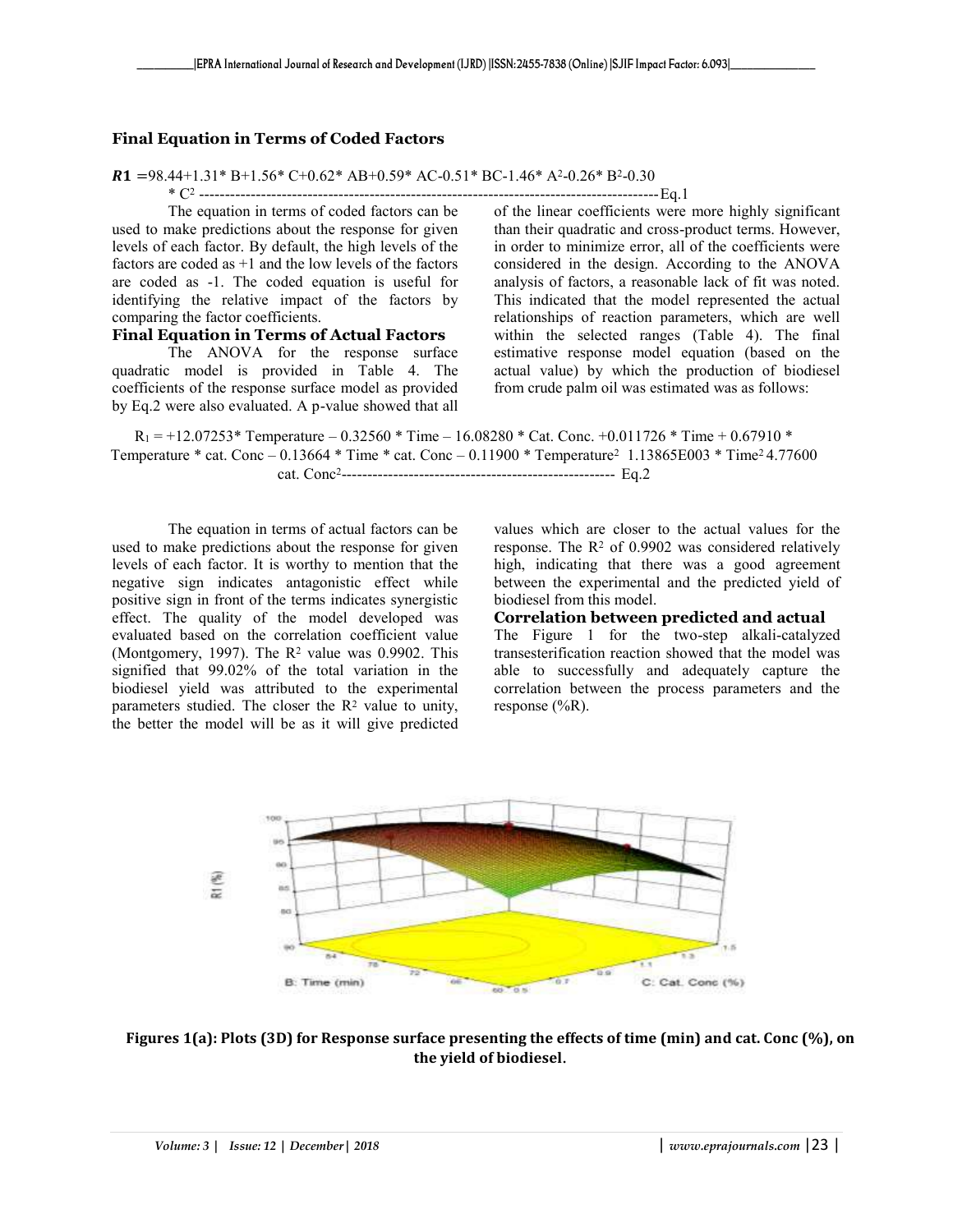

**Figure 1(b): Plots (2D) for contour presenting the effects of time (min) and cat. Conc (%) on the yields of biodiesel**

| Table 5: Regression coefficients and significance of responsesurface quadratic model |                                    |  |  |  |  |
|--------------------------------------------------------------------------------------|------------------------------------|--|--|--|--|
|                                                                                      | Coefficient Standard 95% CI 95% CI |  |  |  |  |

| <b>Factor</b>       | <b>Estimate</b> |    | df Error   | Low     | High    | VIF  |
|---------------------|-----------------|----|------------|---------|---------|------|
| Intercept           | 91.67           | 1. | 0.45       | 90.67   | 92.66   |      |
| A-Temperature -2.00 |                 | 1  | 0.42       | $-2.93$ | $-1.08$ | 1.61 |
| B-Time              | 0.078           | 1  | 0.41       | $-0.84$ | 0.99    | 2.53 |
| C-Cat. Conc         | 1.45            | 1  | 0.40       | 0.56    | 2.34    | 4.52 |
| AB                  | 0.78            | 1. | 0.26       | 0.20    | 1.37    | 1.22 |
| AC                  | 0.74            | 1. | 0.19       | 0.32    | 1.15    | 1.38 |
| BC                  | 0.78            | 1  | 0.15       | 0.44    | 1.11    | 1.62 |
| $A^2$               | $-0.96$         |    | $1 \t0.54$ | $-2.16$ | 0.24    | 1.99 |
| $B^{\wedge}2$       | 0.56            | 1  | 0.32       | $-0.15$ | 1.28    | 3.02 |
| $C^{\wedge}2$       | $-0.67$         | 1  | 0.18       | $-1.06$ | $-0.28$ | 5.30 |

For the reliability of the model to be ascertained, the data achieved should be predicted with reasonable accurateness by the model in comparison to the experimental data. Figure 2 presents predicted and

experimental values for the two-step transesterification process using the developed model equations.